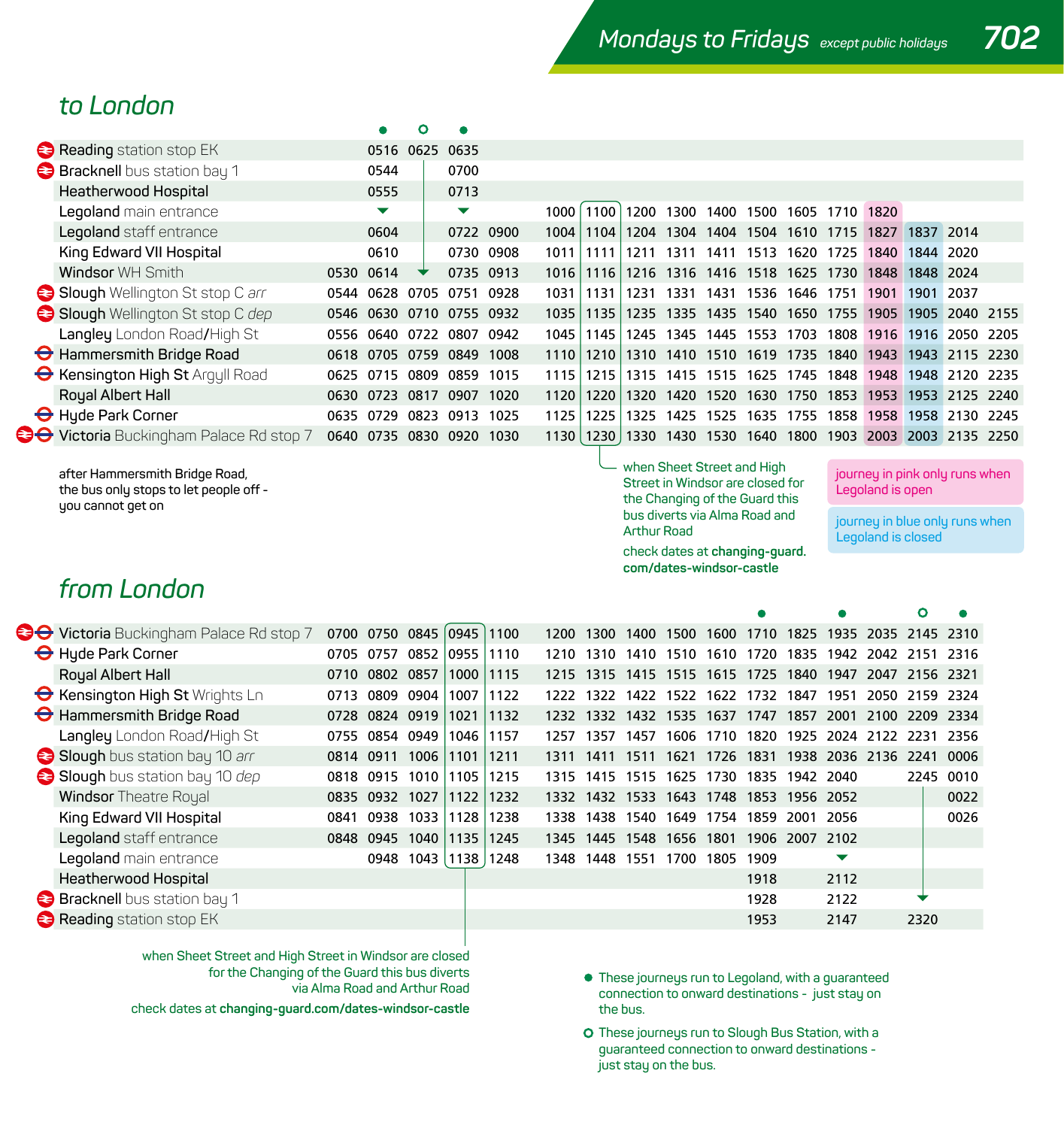### *to London*

|                                               |      | Ω                   | n              |      |      |      |           |                               |                     |           |                     |                |                |                                                   |  |
|-----------------------------------------------|------|---------------------|----------------|------|------|------|-----------|-------------------------------|---------------------|-----------|---------------------|----------------|----------------|---------------------------------------------------|--|
| Reading station stop EK                       |      |                     | 0735 0842 0940 |      |      |      |           |                               |                     |           |                     |                |                |                                                   |  |
| Legoland main entrance                        |      |                     |                |      | 1100 | 1200 | 1300      | 1400                          | 1500                |           | 1610 1710           | 1820           |                |                                                   |  |
| Legoland staff entrance                       |      |                     |                |      | 1104 | 1204 | 1304      |                               | 1404 1504 1615 1717 |           |                     | 1827           | 1837 2014      |                                                   |  |
| King Edward VII Hospital                      |      |                     |                |      | 1111 | 1211 | 1311      | 1411                          | 1511                | 1625      | 1730                | 1840 1844      |                | 2020                                              |  |
| Windsor WH Smith                              |      |                     |                |      | 1116 |      | 1216 1316 |                               |                     |           | 1416 1516 1630 1735 |                | 1848 1848 2024 |                                                   |  |
| Slough Wellington St stop C arr               |      | 0810 0917           |                | 1030 | 1131 | 1231 | 1331      | 1431                          | 1531                | 1646 1751 |                     |                | 1901 1901      | 2037                                              |  |
| Slough Wellington St stop C dep               |      | 0715 0825 0932 1035 |                |      | 1135 |      |           | 1235 1335 1435 1535 1650 1755 |                     |           |                     | 1905 1905      |                | 2040 2155                                         |  |
| Langley London Road/High St                   | 0725 | 0835 0942           |                | 1045 | 1145 | 1245 | 1345      | 1445                          | 1545                | 1700      | 1805                |                | 1915 1915      | 2050 2205                                         |  |
| Hammersmith Bridge Road                       | 0747 | 0857 1008 1110      |                |      | 1210 |      |           |                               |                     |           |                     |                |                | 1310 1410 1510 1610 1725 1830 1943 1943 2115 2230 |  |
| <b>O</b> Kensington High St Argyll Road       |      | 0754 0905           | 1016           | 1118 | 1215 | 1315 | 1415      | 1515                          |                     | 1615 1730 |                     | 1835 1948 1948 |                | 2120 2235                                         |  |
| Royal Albert Hall                             |      | 0759 0910           | 1021           | 1123 | 1220 | 1320 | 1420      | 1520                          | 1620                | 1735      | 1840                | 1953 1953      |                | 2125 2240                                         |  |
| Hyde Park Corner                              |      | 0804 0915           | 1028           | 1130 | 1225 | 1325 | 1425      | 1525                          | 1625                | 1740      |                     |                |                | 1845 1958 1958 2130 2245                          |  |
| <b>O</b> Victoria Buckingham Palace Rd stop 7 |      | 0810 0920           | 1034 1136      |      | 1230 |      | 1330 1430 |                               |                     |           |                     |                |                | 1530 1630 1745 1850 2003 2003 2135 2250           |  |
|                                               |      |                     |                |      |      |      |           |                               |                     |           |                     |                |                |                                                   |  |

**after Hammersmith Bridge Road, the bus only stops to let people off you cannot get on**

**when Sheet Street and High Street in Windsor are closed for the Changing of the Guard this bus diverts via Alma Road and Arthur Road**

**check dates at changing-guard. com/dates-windsor-castle**

**journey in pink only runs when Legoland is open**

**journey in blue only runs when Legoland is closed**

۰

 $\mathbf{o}$ 

# *from London*

|  | <b>CO</b> Victoria Buckingham Palace Rd stop 7 |      | 0835 0945 | 1100                     | 1200 1300      |      | 1400 | 1500           | 1600                                         | 1700 1815 1925 2035 2145 2310      |                |      |                |           |
|--|------------------------------------------------|------|-----------|--------------------------|----------------|------|------|----------------|----------------------------------------------|------------------------------------|----------------|------|----------------|-----------|
|  | Hyde Park Corner                               |      |           | 0843 0955 1110           | 1210           | 1310 | 1410 | 1510           |                                              | 1610 1710 1825 1932 2042 2151 2316 |                |      |                |           |
|  | Royal Albert Hall                              |      |           | 0848 1000 1115 1215 1315 |                |      |      |                | 1415 1515 1615 1715 1830 1937 2047 2156 2321 |                                    |                |      |                |           |
|  | <b>G</b> Kensington High St Argyll Road        | 0854 | 1007      | 1122                     | 1222           | 1322 | 1422 | 1522           |                                              | 1622 1722                          | 1837           | 1941 | 2050 2159 2324 |           |
|  | Hammersmith Bridge Road                        | 0909 | 1021      | 1132 1232 1332           |                |      |      |                | 1432 1532 1635 1735 1850 1951 2100 2209 2334 |                                    |                |      |                |           |
|  | Langley London Road/High St                    |      |           | 0934 1046 1157 1257 1357 |                |      |      | 1457 1557      |                                              | 1700 1800 1915 2014 2122 2231 2356 |                |      |                |           |
|  | Slough bus station bay 10 arr                  | 0949 | 1101      | 1211                     | 1311 1411      |      |      | 1511 1611      |                                              | 1716 1816 1931 2026 2136 2241      |                |      |                | 0006      |
|  | Slough bus station bay 10 dep                  |      |           | 0955 1105 1215 1315 1415 |                |      |      |                | 1515 1615 1720 1820 1935 2030                |                                    |                |      |                | 2245 0010 |
|  | <b>Windsor Theatre Royal</b>                   | 1013 | 1122      | 1232                     | 1332 1432      |      | 1533 | 1633           | 1737                                         |                                    | 1838 1944 2042 |      |                | 0022      |
|  | King Edward VII Hospital                       |      |           | 1019 1128 1238           | 1338           | 1438 | 1540 |                | 1640 1743 1844 1954 2046                     |                                    |                |      |                | 0026      |
|  | Legoland staff entrance                        | 1026 | 1135      |                          | 1245 1345 1445 |      |      | 1548 1648 1750 |                                              |                                    | 1851 2001 2052 |      |                |           |
|  | Legoland main entrance                         |      |           | 1029 1138 1248           | 1348 1448      |      |      | 1551 1651 1753 |                                              | ▽                                  |                | ▼    |                |           |
|  | <b>Heatherwood Hospital</b>                    |      |           |                          |                |      |      |                |                                              | 1901                               |                | 2102 |                |           |
|  | <b>Bracknell</b> bus station bay 1             |      |           |                          |                |      |      |                |                                              | 1911                               |                | 2112 |                |           |
|  | Reading station stop EK                        |      |           |                          |                |      |      |                |                                              | 1936                               |                | 2137 | 2320           |           |
|  |                                                |      |           |                          |                |      |      |                |                                              |                                    |                |      |                |           |

**when Sheet Street and High Street in Windsor are closed for the Changing of the Guard this bus diverts via Alma Road and Arthur Road**

**check dates at changing-guard.com/dates-windsor-castle**

- **These journeys run to Legoland, with a guaranteed connection to onward destinations - just stay on the bus.**
- **O** These journeus run to Slough Bus Station, with a **guaranteed connection to onward destinations just stay on the bus.**